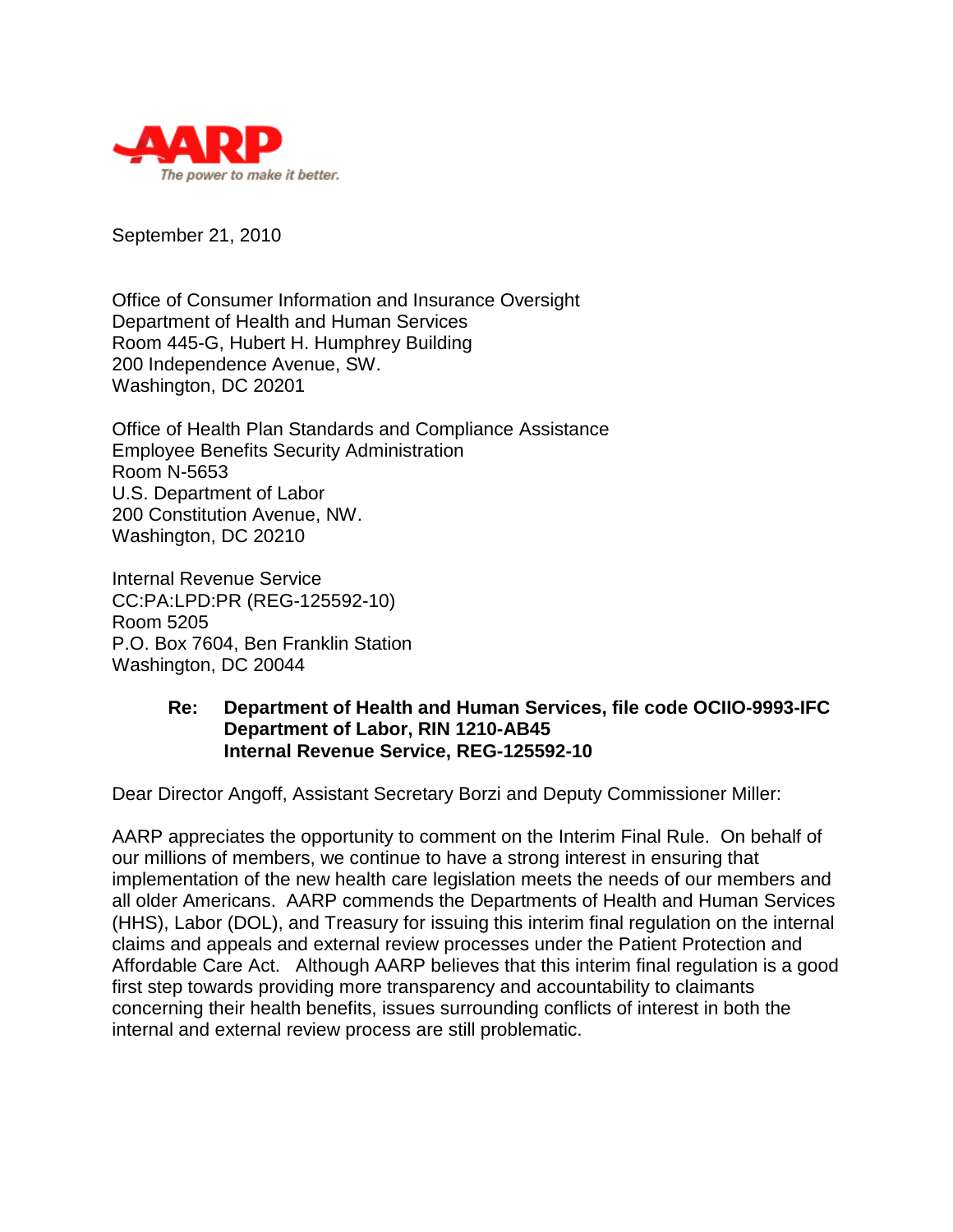# **EXTERNAL REVIEW PROCESSES**

### Independent Review Organizations

One of AARP's major concerns with the interim final regulation is the lack of assurance that the independent review organizations (IROs) will be truly independent. Although the interim regulation attempts to address that concern by requiring contracting with three IROs and rotating the claims among those IROs, we do not believe that this will be adequate to assure independence. AARP suggests a certification process through which the IRO certifies under penalty of law that it is independent, as well as appropriate consequences for violations, such as disqualification from the program, fines, etc. The DOL or HHS should be able to audit the plan, insurer and/or IRO. Public disclosure of information by the IROs that is easily accessible to the claimants and the public, such as through a website, should be available and would provide greater transparency. For example, the IROs should provide such information as: (1) cases handled (redacted for privacy); (2) the name of the plan or insurer; (3) description of the issue; (4) approximate cost of the claim; (5) result (favorable to plan or insurer, or to participant); (6) the number of past reviews for each insurer or plan; (7) professional credentials of reviewer(s) used; and (8) compensation paid to each physician reviewer for the year and the two previous calendar years.

## Time to Request External Review

AARP suggests that the time for a claimant to file a request for external review should be extended from four to six months. That will provide needed additional time for a claimant to obtain legal or other representation to help the claimant navigate the process. We believe, however, that most individuals will attempt to request an external review as soon as possible so as to expedite the determination of eligibility for benefits. We also suggest that the regulation specifically prohibit either an insurer or a plan from shortening the time period to request an external appeal through a plan or policy provision. *See, e.g*., *Burke v. PriceWaterhouse Coopers LLP Long Team Disability Plan*, 572 F.3d 76 (2d Cir. 2009) (a plan may provide a limitations period shorter than permitted by law).

## Deference to Internal Appeals Decision

AARP strongly supports the requirement that the external review process should not give deference to the internal claims appeal decision. This is a necessary due process requirement to ensure a full and fair review of the claimant's appeal.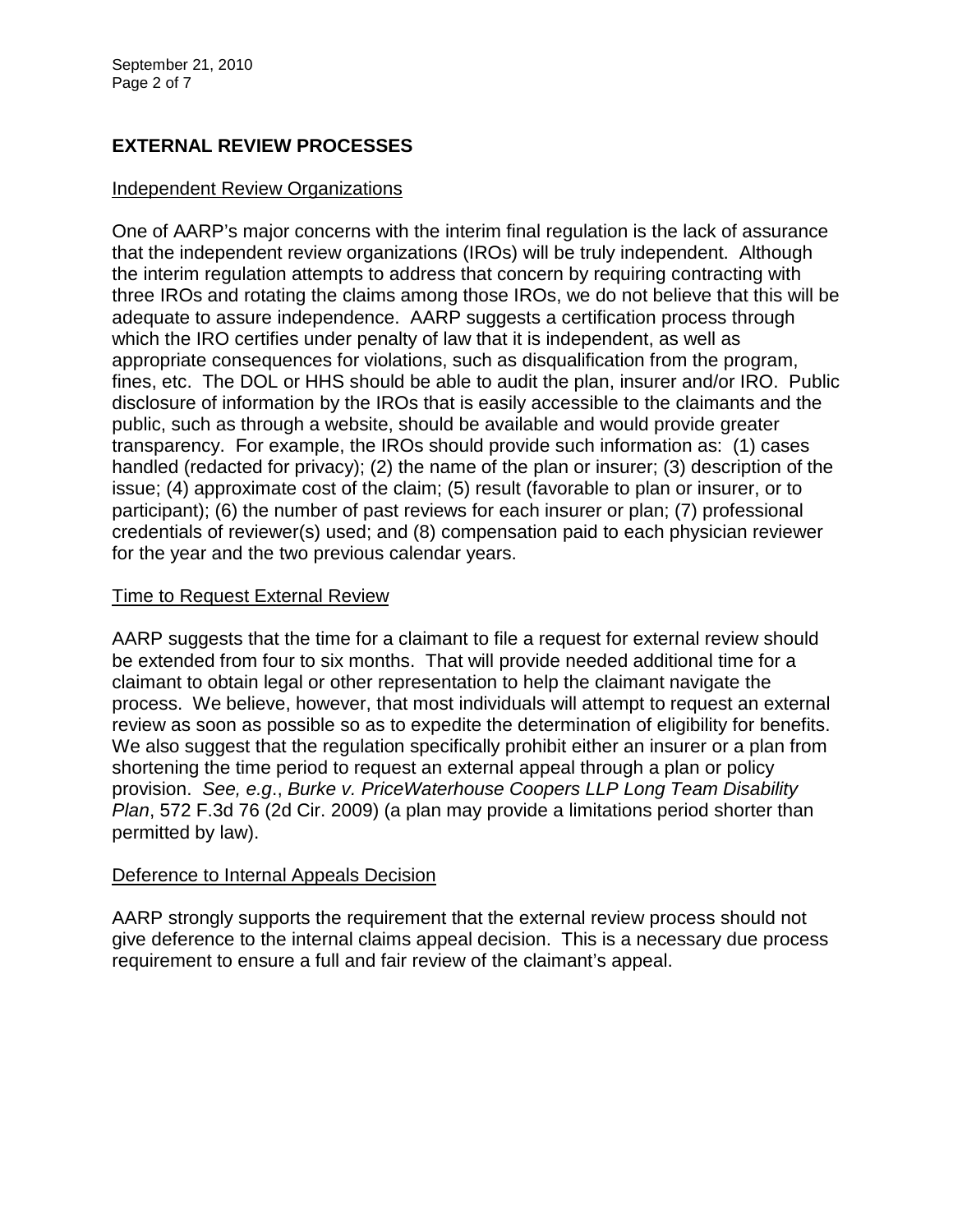September 21, 2010 Page 3 of 7

## Receipt of Claim

AARP supports the requirement in the technical release which requires a preliminary review within five business days after receiving an external review request to determine if a claimant has provided all necessary information. If the claimant has not obtained legal or other representation, this is particularly important so that he or she may better navigate the process. We suggest that most of the guidance in the technical release should be included in the regulation so that the Secretary receives appropriate deference to her views.

## State Standards for External Review

AARP notes that under the interim final regulations, external review is only provided in five specific areas, but the National Association of Insurance Commissioners (NAIC) Uniform Model Act includes more than these five areas and NAIC is revising its model to expand the number of areas included. Some states do not include external review of adverse benefit determinations in all the specified areas under the NAIC Uniform Model Act. To avoid uncertainty in these situations, the regulation should make it clear that if a claimant does not fall within one of the named areas, the claimant does not have to go through external review. Guidance would be helpful to better illustrate what types of adverse benefit determinations are included within those specified areas.

For the reasons set forth above, AARP reiterates the suggestion that the required time for a claimant to file a request for external review should be extended from four to six months.

If the minimum filing fee for claimants is retained, then AARP believes it is extremely important that the regulation retains an annual maximum on these fees. A frequent occurrence with a course of treatment is that separate claims may be denied and it would be prohibitively expensive for most individuals to have to pay separate filing fees for each appeal.

AARP submits that a State external review process should apply to all plans and issuers within a state. We believe that this will make the external review process more accessible and understandable for claimants. Absent the consistency of an adequate external review process within a state, we believe that the Federal external review process should apply.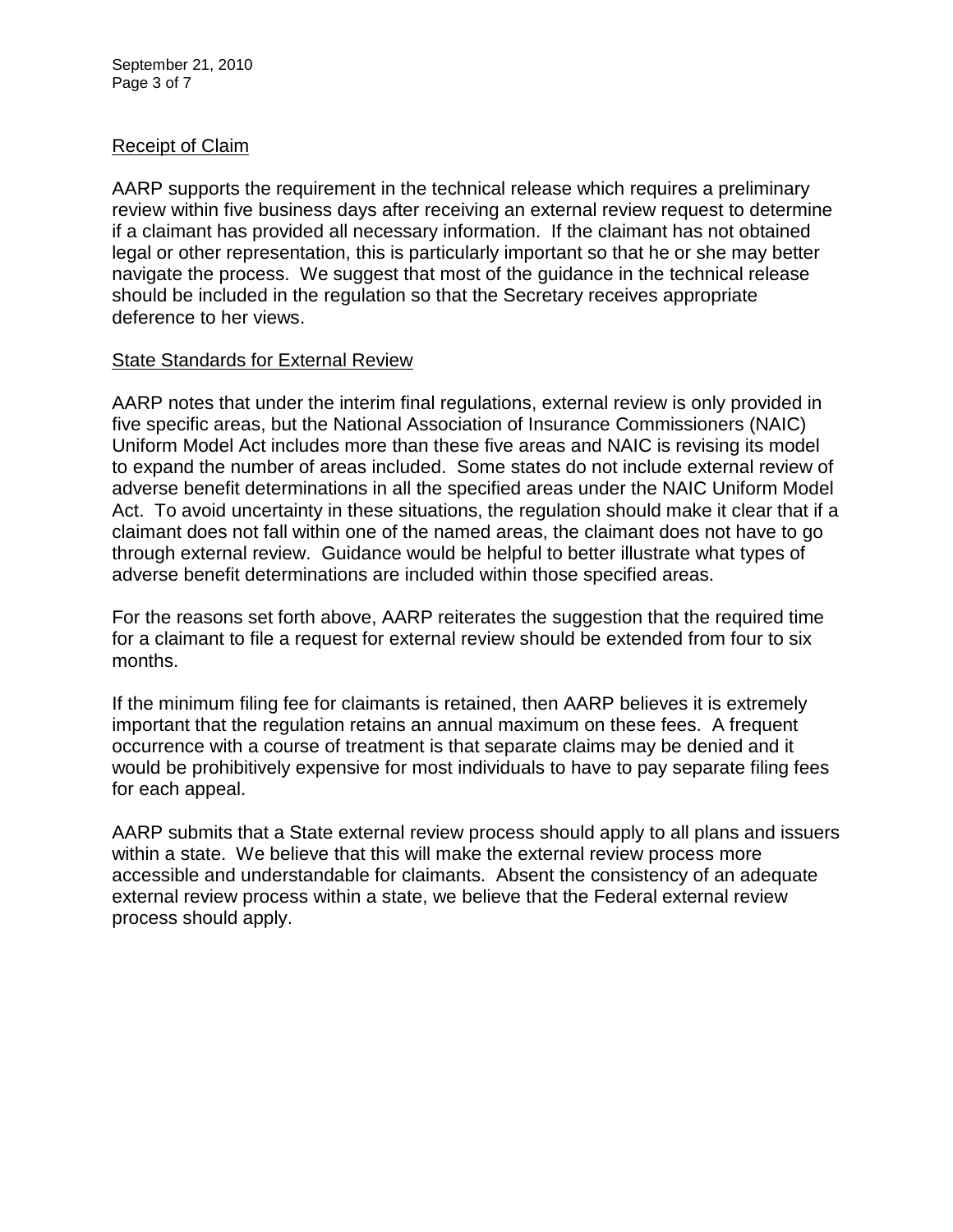# **INTERNAL CLAIMS AND APPEALS**

#### Conflicts of Interest

Although the regulation attempts to resolve issues surrounding conflicts of interest, the regulation falls short of what is needed, especially when it comes to medical reviewers of claims.

For decades, claimants have confronted the same problems with insurers and their handling of claims. More often than not, a medical reviewer who too often rules in favor of the claimant and his or her receipt of benefits will not have that job for long. And, the insurers make sure that these reviewers know it.

The only way a reviewer can be truly "independent" is to be subject to review and termination by both sides. If the reviewers know that only the insurance companies pay them, they will be biased to side with them – more often than not. Only if there is effective review of their decisions, and consequences for poor ones, will there be true independence. A recent court decision suggested that even if a reviewer found 99% of the claimants who s/he reviewed not to be disabled the judge would not find that the reviewer was biased.

One suggestion to improve the independence of reviewers is random audits of independent reviewers. A panel of physicians or other appropriate providers could perform random sampling of the determinations of the reviewer. If there is a significant disagreement between the panel and the reviewer, there could be one of two remedies: to suspend that reviewer, or put the reviewer on "probation" for two years during which the reviewer must pay an independent panel to perform random audits of his or her medical reviews.

#### Adverse Benefit Determination

AARP is pleased that an adverse benefit determination now includes rescission of coverage. Loss of insurance coverage or benefits clearly adversely impacts consumers, potentially leaving them without coverage when they need it most.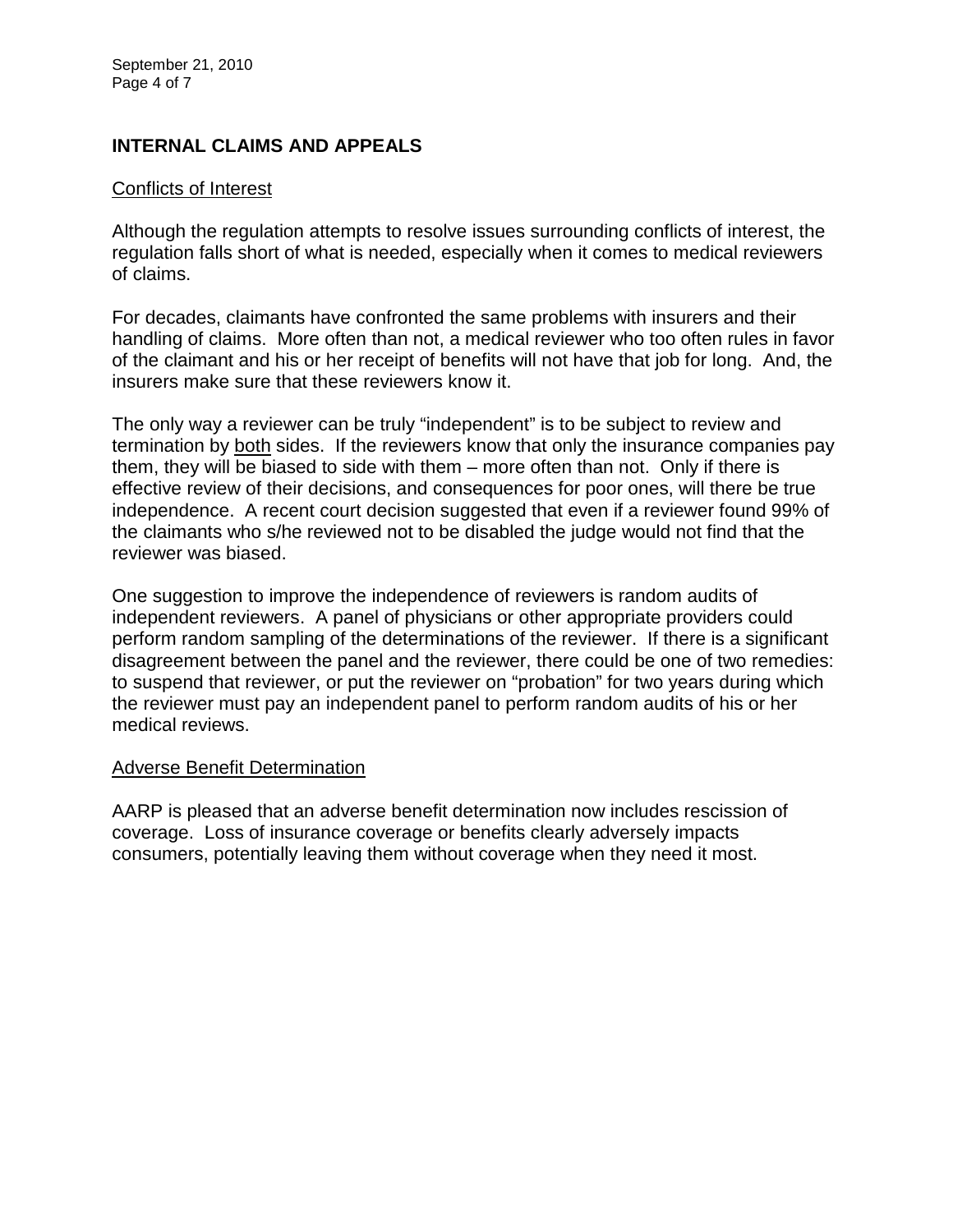# Continued Coverage

It is unclear whether the requirement to provide continued coverage pending the outcome of an internal appeal only applies to concurrent care claims or also applies to rescission of coverage. AARP submits that this provision should apply to both types of appeals. As reported in the media stories of an insurer aggressively targeting breast cancer patients to rescind their insurance, continued coverage throughout the appeals process is crucial to a patient's health and may make the difference between life and death. *See* Susan Heavey and Lewis Krauskopf, *Health Insurers End Cancellations; Enforcement Key*, Reuters, Apr. 20, 2010, available at: [http://www.reuters.com/article/idUSTRE63T3VR20100430.](http://www.reuters.com/article/idUSTRE63T3VR20100430)

## Urgent Care

AARP supports the change in the timing of notification to the claimant or his or her representative to no more than 24 hours where urgent care is at issue. We agree that electronic notification should make this feasible and note that the recent infrastructure improvements around health information technology and electronic health records will also aid in this change.

### Plan and Policy Terms

The regulation should require more specificity in the definition of certain terms including "experimental," "medically necessary," and "usual and customary." Plans and insurers may have different definitions and formulas for determining when claimants meet these terms, but claimants do not know what they are. More detailed information would be necessary in order to appeal a claim denial.

#### Provision of Claims File

A claimant should have the right to receive every document in the claims file, whether or not the plan or insurer relied on, or even looked at, the document. The claimant should be assured that the information that he or she provided to the insurer or plan is in the claim file; the regulation is only focused on the information considered, relied on or generated by the plan or insurer. Finally, the regulation should specifically state that the Secretary rejects courts' interpretation requiring a claimant to prove prejudice or detrimental reliance. *See, e.g*., *DiGregorio v. Hartford Comprehensive Employee Benefit Serv. Co.*, 423 F.3d 6 (1st Cir. 2005) (holding participant had no right to her claim file unless she was able to show that the failure to receive it was prejudicial).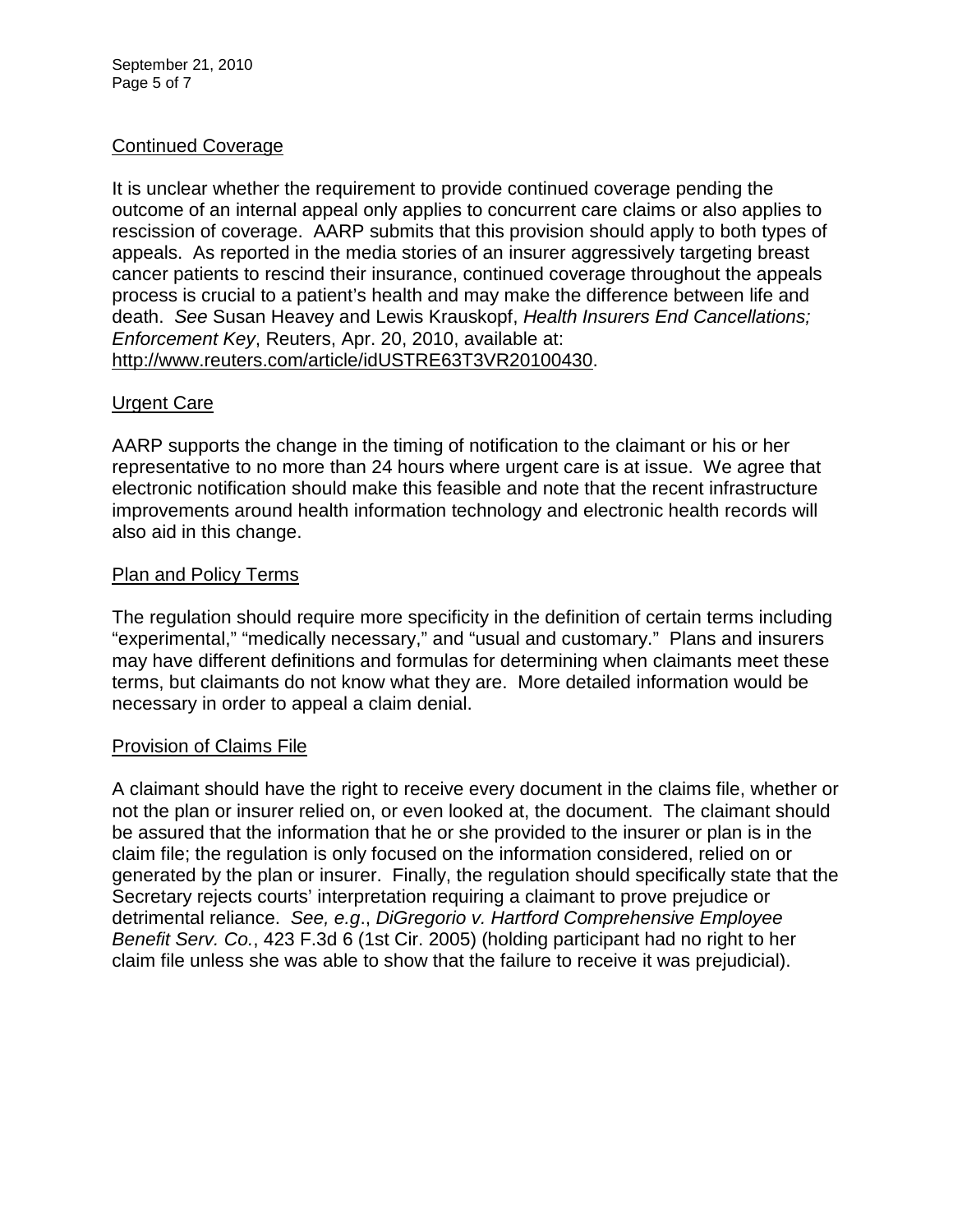# Claims Provision of New Information or Rationale to Claimants

We applaud the requirement that insurers or plans must provide claimants with any new information and/or rationale in a timely manner so that the claimants may respond. This requirement will prevent plans and insurers from using post-hoc rationalizations for their decisions and allow claimants to have a full opportunity to make their case. The regulation should specifically state that the Secretary rejects the court decisions in such cases as *Midgett v. Washington Group Intl Long Term Disability Plan,* 561 F.3d 887 (8th Cir. 2009), and *Metzger v. Unum Life Ins. Co. of America,* 476 F.3d 1161 (10th Cir. 2007), holding that the plan does not have to share evidence developed during the claim process.

One open issue is the procedure if the new information or rationale is provided close to when a decision will be reached. The regulation should provide a minimum amount of time that the claimant must be given to respond along with the possibility of an extension upon request. Because most claimants will want a fast resolution to their claims appeal, we suggest that the claimant must be given a minimum of ten (10) business days to respond to the new information or rationale with the opportunity to request additional time

## Denial Notice Requirements

AARP applauds the requirement that plans must provide notices to claimants in a "culturally and linguistically appropriate manner." This is consistent with the Department of Labor's regulation on the style and format of summary plan descriptions. 29 C.F.R. § 2520.102-2. In addition, this requirement acknowledges the growing diversity of consumers of all ages and will help ensure that all consumers can understand and exercise their rights.

AARP also suggests that the Summary Plan Description should provide at least general information concerning the opportunity to request an external review of an adverse benefit determination. AARP suggests that the Department of Labor amend its Model Statement of ERISA Rights for health plans in order to include such language.

## Explanation of Benefits and Denial Notices

AARP supports the requirements surrounding the denial notices and explanation of benefits. However, under the current DOL claims procedure, this requirement is neither followed nor enforced; and indeed most claim denials do not come close to meeting these requirements. In particular, the insurer or plan does not provide an explanation of the information needed to appeal the benefit denial.